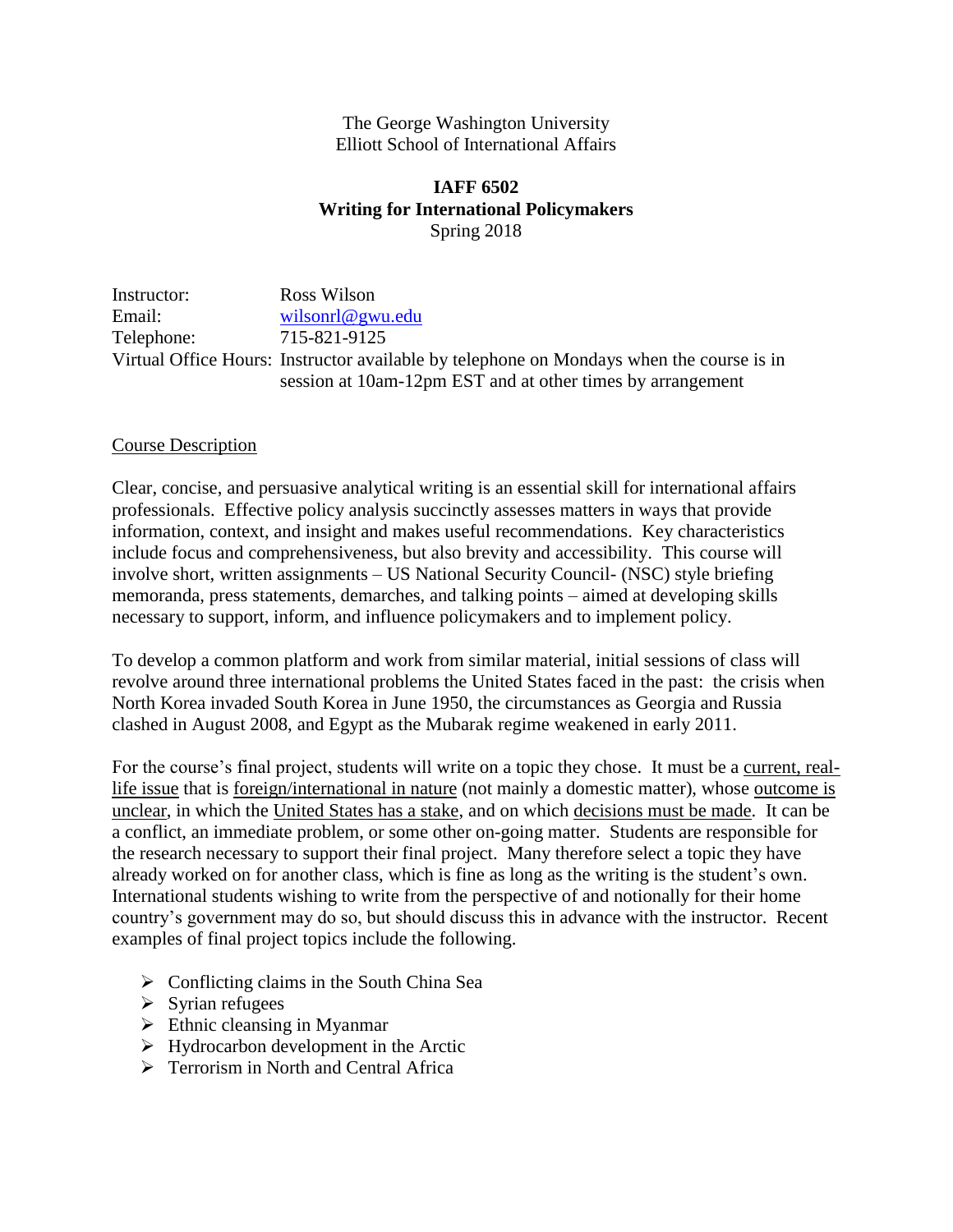**Class will convene online via Blackboard Collaborate at 5:10-7:00pm EST on Tuesdays, January 16, 23, 30 and February 6, 13, and 20**. Student participation is essential and, as noted below, will be reflected in course grades. An in-person meeting with the instructor may be scheduled during one of these time periods (to be determined).

#### Learning Outcomes

Successful students will emerge from the class better able to analyze, write, and advocate in ways appropriate for supporting policymakers and, more generally, in the professional/applied world. Specific skill sets include identifying key issues from confusing or complex data; writing and presenting material in an effective manner; formulating policy advice and recommendations applicable in the real world where policymakers must choose among competing priorities; and articulating policy to the public, to other governments, and in an interagency setting.

#### Format

Assignments for this course should appear in **Courier New 12** font, which has been (at least to 2009) what NSC papers actually use, and be **single-space**d with double-spacing between paragraphs (like this paper). They should have margins akin to the default settings for Microsoft Word – i.e., one-inch on all sides – making the writing space about **9x6½ inches in size**. Each assignment specifies overall **page limits**. **Submissions that do not conform to the font, spacing and length limitations specified in the syllabus may be penalized**.

Papers should be written in **Microsoft Word or a compatible program**, which facilitates their assessment using **Word's Review function**. When students' work is returned, fully downloading it may be necessary to access the Word Review commentary provided.

#### Evaluation and Participation

The best grades will go to those papers that most comprehensively and insightfully deal with the substantive issues and are well written and presented, per the criteria below.

#### Substance

- Problem/issue and current state of affairs are well defined and detailed
- Analysis is comprehensive, objective, and relevant to the policy problem
- Recommendations are realistic and consistent with the analysis
- Press statement articulates a policy and what is being and should be done pursuant to it
- Demarche explains a policy and delivers appropriate messages
- Talking points advocate for a policy and key specific recommendations
- Analysis, recommendations, and implementing pieces are consistent with one another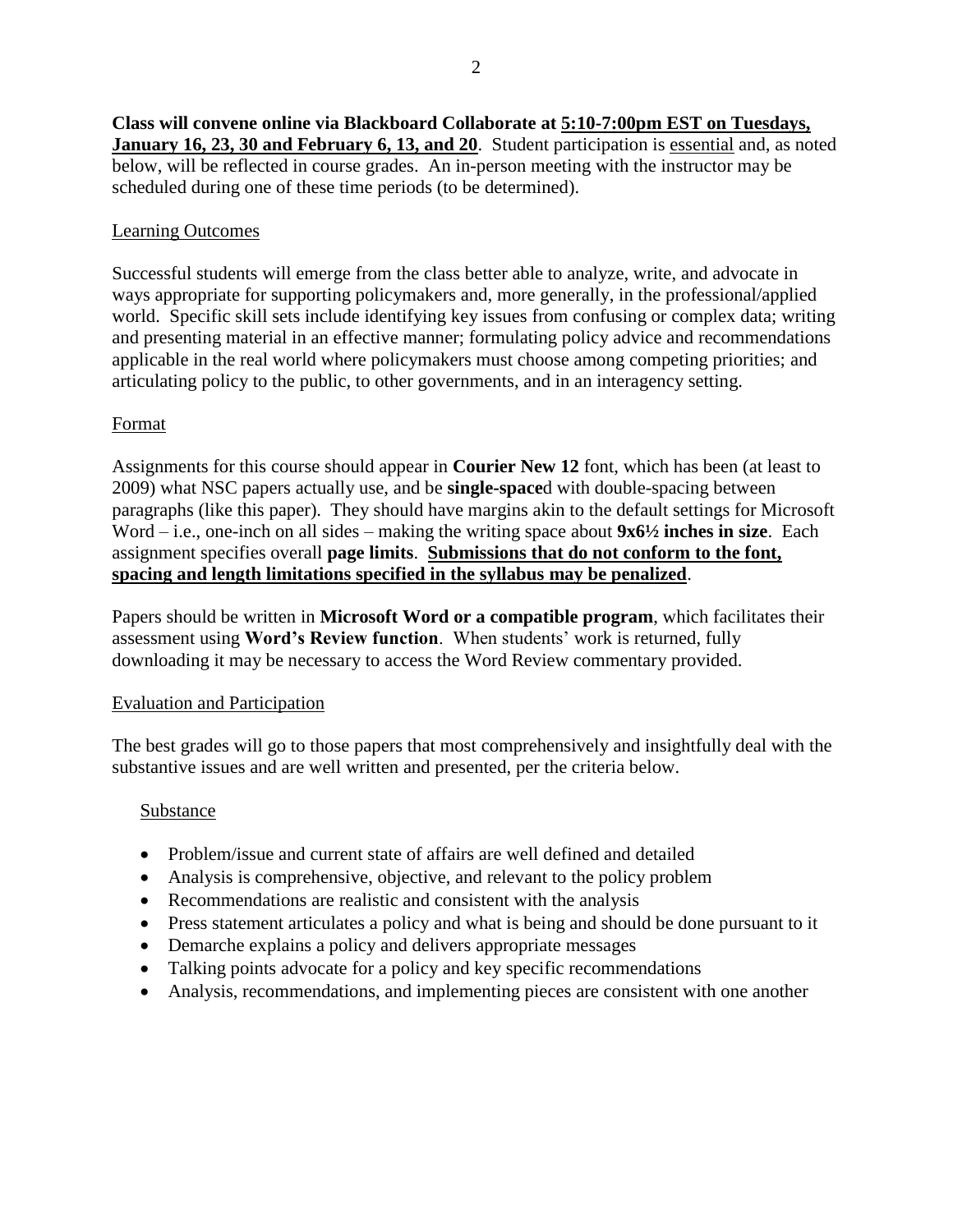#### Writing

- Clear, active, succinct, and interesting language
- Proper syntax, grammar, and spelling
- Formatting adds to accessibility by focusing on essential elements
- Package meets the expectations described in the syllabus

#### Standards

- A Excellent, including complete substance and writing largely free of issues
- B Good, with some substantive and/or writing issues
- C Fair-to-poor: many major substantive and/or writing problems<br>D Unserious and sloppy
- Unserious and sloppy

Participation in the class's online sessions and in the form of serious critiques of other students' material is essential. Final grades for the course will be calculated as follows:

- Final project (one-third)
- All other writing assignments (one-third)
- Participation (one-third)

#### Academic Integrity

Graded work must accord with the George Washington University Code of Academic Integrity. Academic dishonesty is defined as cheating of any kind, including misrepresenting one's own work, taking credit for the work of others without crediting them and without appropriate authorization, and the fabrication of information. For details and the complete code, see: studentconduct.gwu.edu/code-academic-integrity.

#### Textbook & Materials

A textbook, Analysis & Writing for International Policymakers, and reading assignments on the common topics of Korea, Georgia/Russia, and Egypt appear in Blackboard Electronic Reserves. The textbook addresses the course's writing assignments and provides examples.

#### **Prerequisites**

This course is open to Elliott School graduate students. No other prerequisites exist. Students should ensure they have the required technology and skills necessary to participate fully in this online course. The minimum technology requirements for online students at George Washington appear at [http://www.gwu.edu/technology-requirements.](http://www.gwu.edu/technology-requirements)

## Average Class and Out-of-Class Time Expected

Over 6 weeks, students should expect up to 8 hours (480 minutes) in the online, synchronous sessions of class and about 25 hours (1500 minutes) for skills development assignments. This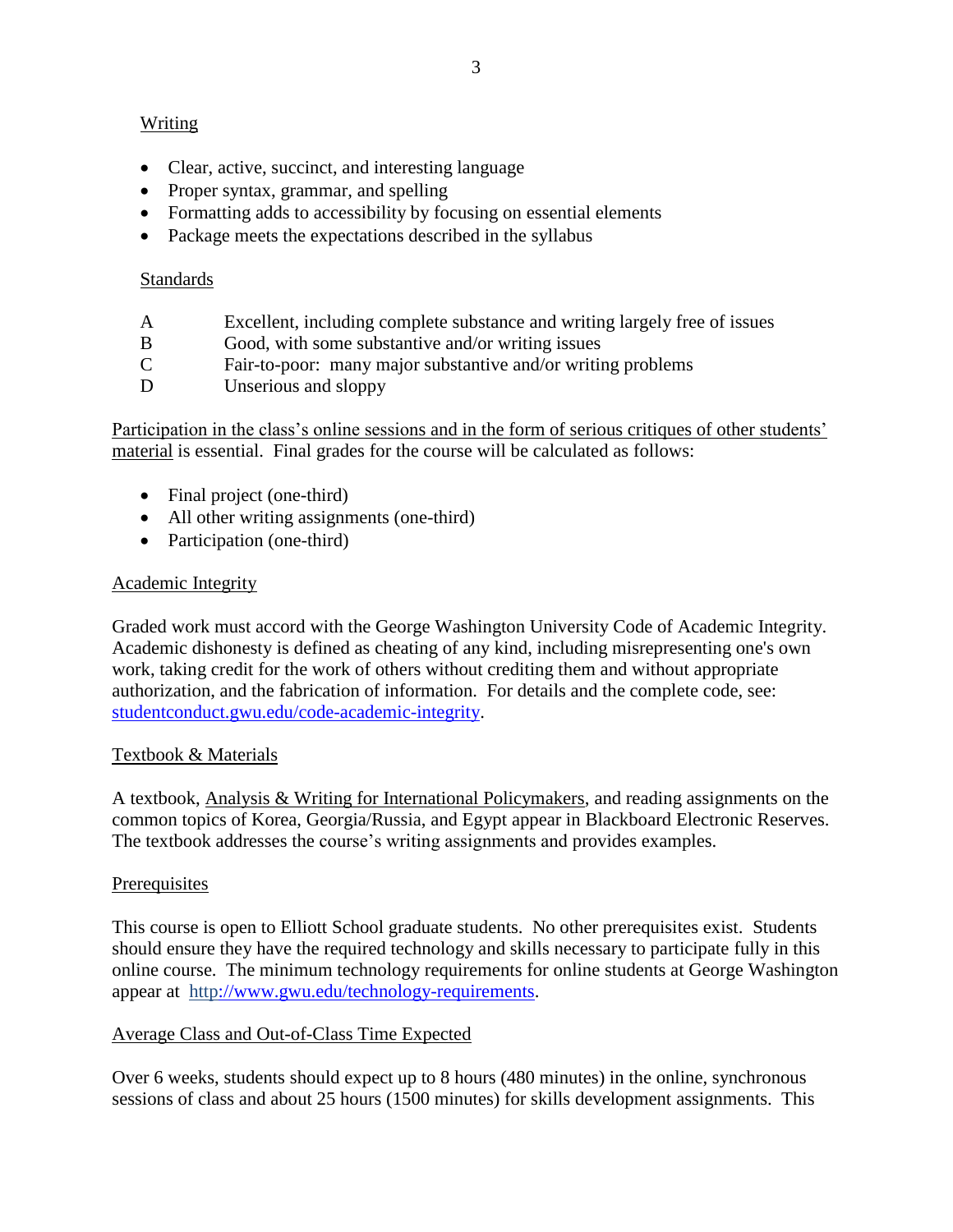4

amounts to under 2 hours weekly online instruction and 4+ hours per week over a six-week period on course assignments. Non-native speakers of English and those who need writing help may wish to consult the University Writing Center, information on which can be found at writingcenter.gwu.edu.

## Attendance, Participation, and Late Work

Students are required to log onto all synchronous sessions on time, to participate in these sessions (speak up, ask questions, etc.), to have read the assigned reading prior to each session, and to complete assignments by the due dates specified. **Students who must miss a synchronous session or submit assignments late should advise the instructor in a timely manner**. Failure to adhere to these requirements will affect the grades awarded.

## Instructor Response Time

The instructor, who lives outside the Washington area, has no office or office hours on campus. For the period of the course, he will endeavor to make himself available to talk by phone on Monday mornings (10am-12pm) and at other times by arrangement. Students are encouraged to send an email to set up a call and/or with questions they may have.

#### **Netiquette**

Please observe the following rules of netiquette for communicating online:

- Remain professional, respectful, and courteous at all times.
- If you have a strong opinion on a topic, it is acceptable to express it as long as it is not phrased as an attack. Please be gracious with differing opinions.
- When upset, wait before responding. Messages sent in anger are often regretted later.

# **Week 1: Course Introduction and Outbreak of the Korean War**

Students produce a first briefing memorandum and press statement on the crisis at the start of the Korean War.

## **A synchronous discussion takes place online at 5:10-7:00pm EST, Tuesday, January 16**.

## **Objectives**

- Review course objectives, content, and requirements
- Examine the outbreak of the Korean War on June 25, 1950: events, essential background/issues, and items for decision
- Understand the nature, purpose, and formatting of briefing memoranda
- Understand the nature, purpose, and format of press statements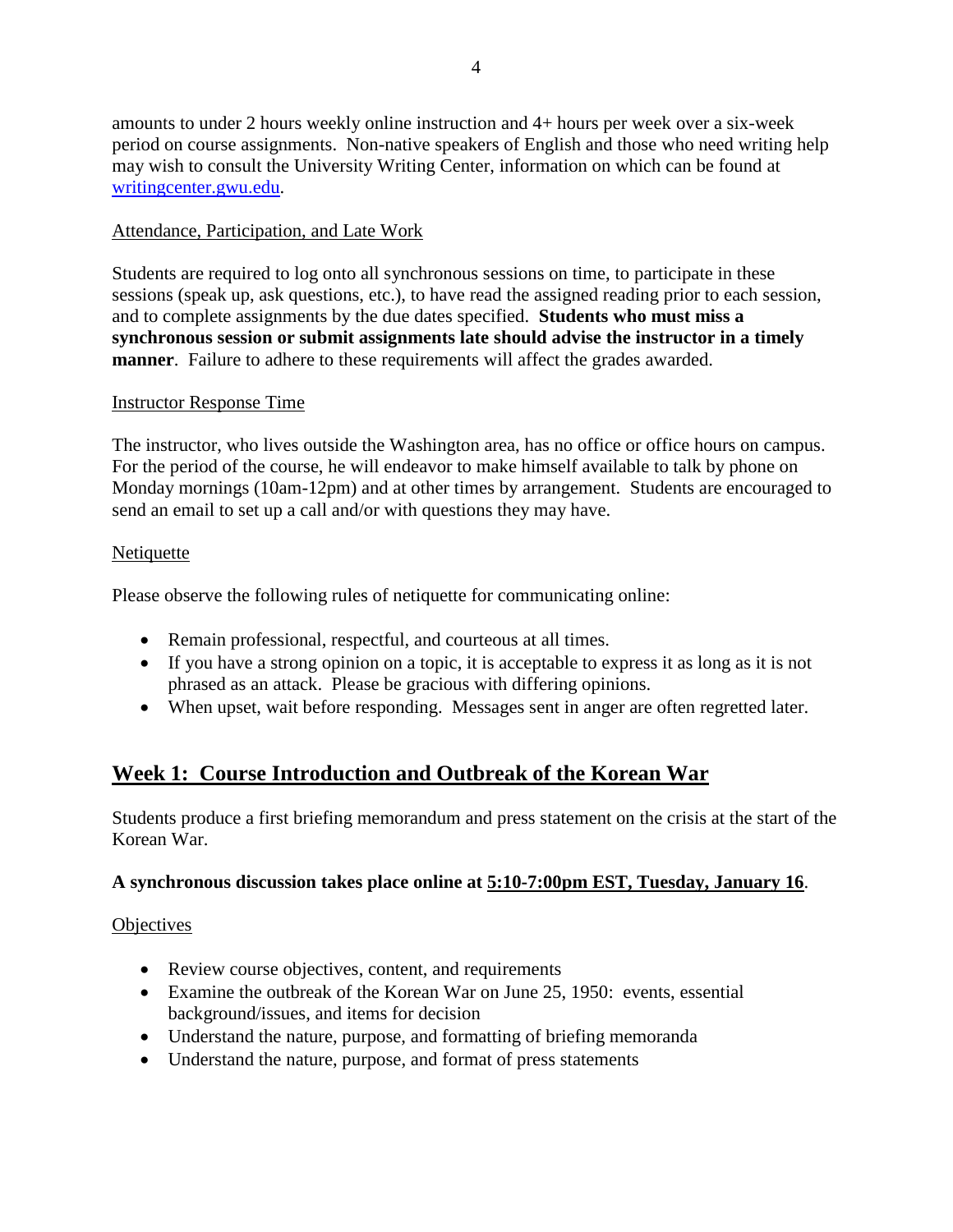Lecture (in Blackboard Electronic Reserves)

- Video: Course Introduction
- Video: Overview of Korea and the situation in June 1950

Reading (in Blackboard Electronic Reserves)

- Acheson, Dean, Present at the Creation; My Years in the State Department (Norton, 1969), pps. 402-425.
- Foreign Relations of the United States, 1950, Korea, Volume VII (excerpts).
- Wilson, Ross, Analysis & Writing for International Policymakers, Chapters 1 and 2.

## **Writing Assignment: Submit by Friday, January 19 to [wilsonrl@gwu.edu:](mailto:wilsonrl@gwu.edu)**

- Two-page briefing memorandum on the Korea crisis for a US National Security Council (NSC) meeting on Sunday night, June 25, 1950
- US government press statement on the Korea crisis

# **Week 2: Georgia/Russia**

Students produce a briefing memorandum, press statement, and demarche on the confrontation between Georgia and Russia in August 2008 and decide on a final project topic.

## **A synchronous discussion takes place online at 5:10-7:00pm EST, Tuesday, January 23**.

#### **Objectives**

- Assess lessons learned from week 1
- Examine Georgia/Russia: events, essential background/issues, and items for decision
- Understand the nature, purpose, and format of demarches
- Identify final project topics

Lecture (in Blackboard Electronic Reserves)

• Video: Overview of Georgia/Russia and the situation in August 2008

Reading (in Blackboard Electronic Reserves)

- Schwirtz, Michael, Anne Barnard, and C.J. Chivers, "Russia and Georgia Clash over Separatist Region," New York Times, August 8, 2008.
- Barnard, Anne, "Georgia and Russia Nearing All-Out War," New York Times, August 9, 2008.
- Barnard, Anne, Andrew Kramer, and C.J. Chivers, "Russians Push Past Separatist Area to Assault Central Georgia," New York Times, August 10, 2008.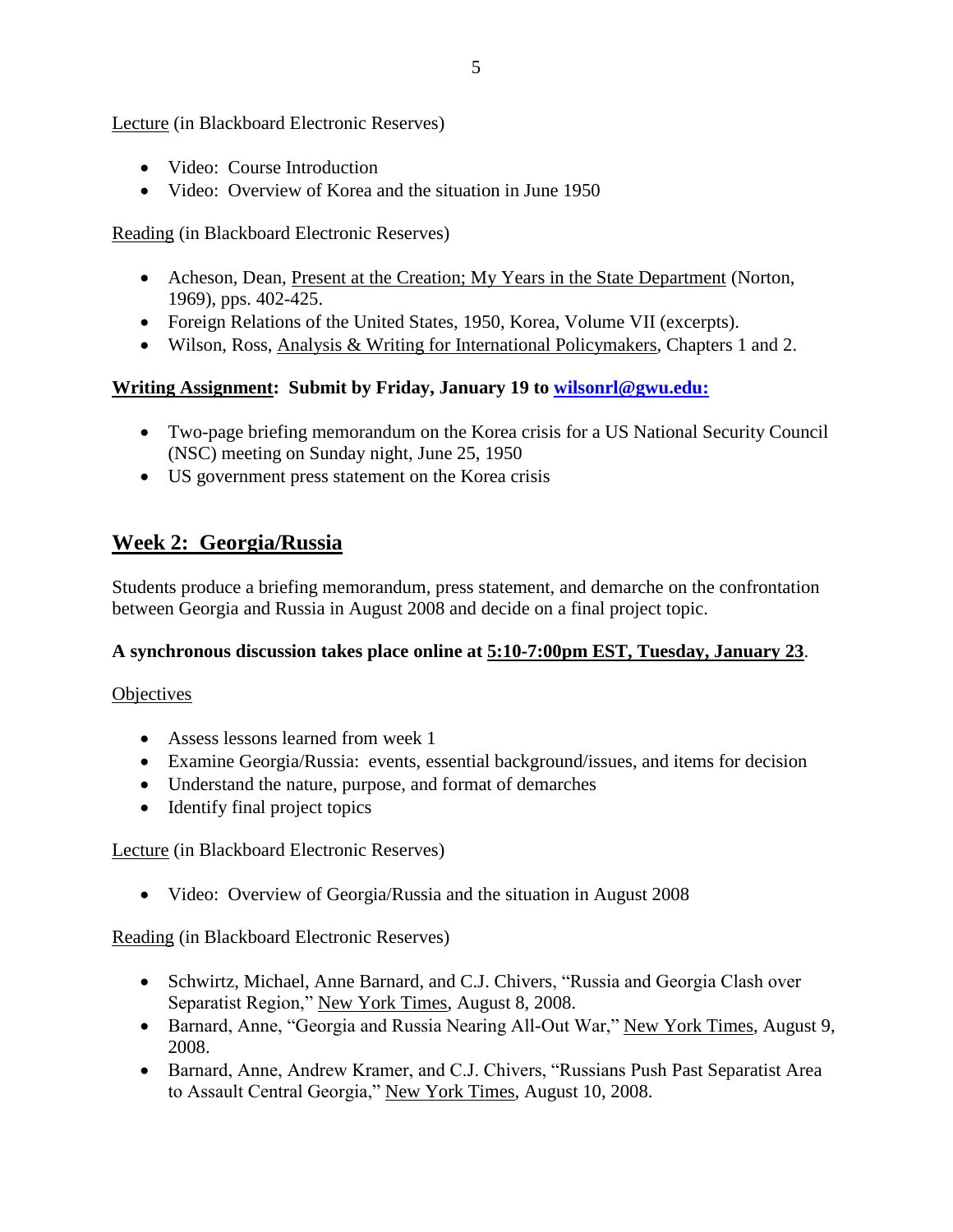- Traub, James, "Taunting the Bear," New York Times, August 10, 2008.
- Wilson, Ross, Analysis & Writing for International Policymakers, Chapters 3 and 6.

#### **Writing Assignment: Submit by Friday, January 26 to [wilsonrl@gwu.edu:](mailto:wilsonrl@gwu.edu)**

- Two-page briefing memorandum on Georgia/Russia for a US NSC meeting the morning of August 11, 2008
- US government press statement on the Georgia/Russia situation
- Demarche of up to one page on the Georgia/Russia situation for delivery to a regional government (that should be identified)
- Short (1 line) description of proposed final project topic

## **Week 3: Egypt/Mubarak**

Students produce a briefing memorandum, press statement, and talking points on Egypt as the Mubarak regime is under challenge in early 2011.

#### **A synchronous discussion takes place online at 5:10-7:00pm EST, Tuesday, January 30**.

#### **Objectives**

- Assess lessons learned
- Examine Egypt/Mubarak: events, essential background/issues, and items for decision
- Understand the nature, purpose, and format of talking points

Lecture (in Blackboard Electronic Reserves)

• Video: Overview of Egypt and the situation in February 2011

## Reading (in Blackboard Electronic Reserves)

- Hamzawy, Amr, "The Day of Anger a New Protest Scene in Egypt," Carnegie Endowment for International Peace, January 28, 2011.
- Remarks by the President on the Situation in Egypt, The White House, February 1, 2011.
- Sanger, David E., "As Mubarak Digs in, US Policy in Egypt is Complicated," New York Times, February 5, 2011.
- Center for a New American Security, "At Risk in Egypt's Turmoil: US Military Access to the Middle East," February 5, 2011.
- Landler, Mark and Mark Mazzetti, "Obama Faces a Stark Choice on Mubarak," New York Times, February 10, 2011.
- International Crisis Group, "Popular Protest in North Africa and the Middle East (I): Egypt Victorious?" Middle East/North Africa Report No. 101, February 24, 2011, pps. 1- 14.
- Wilson, Ross, Analysis & Writing for International Policymakers, Chapter 4.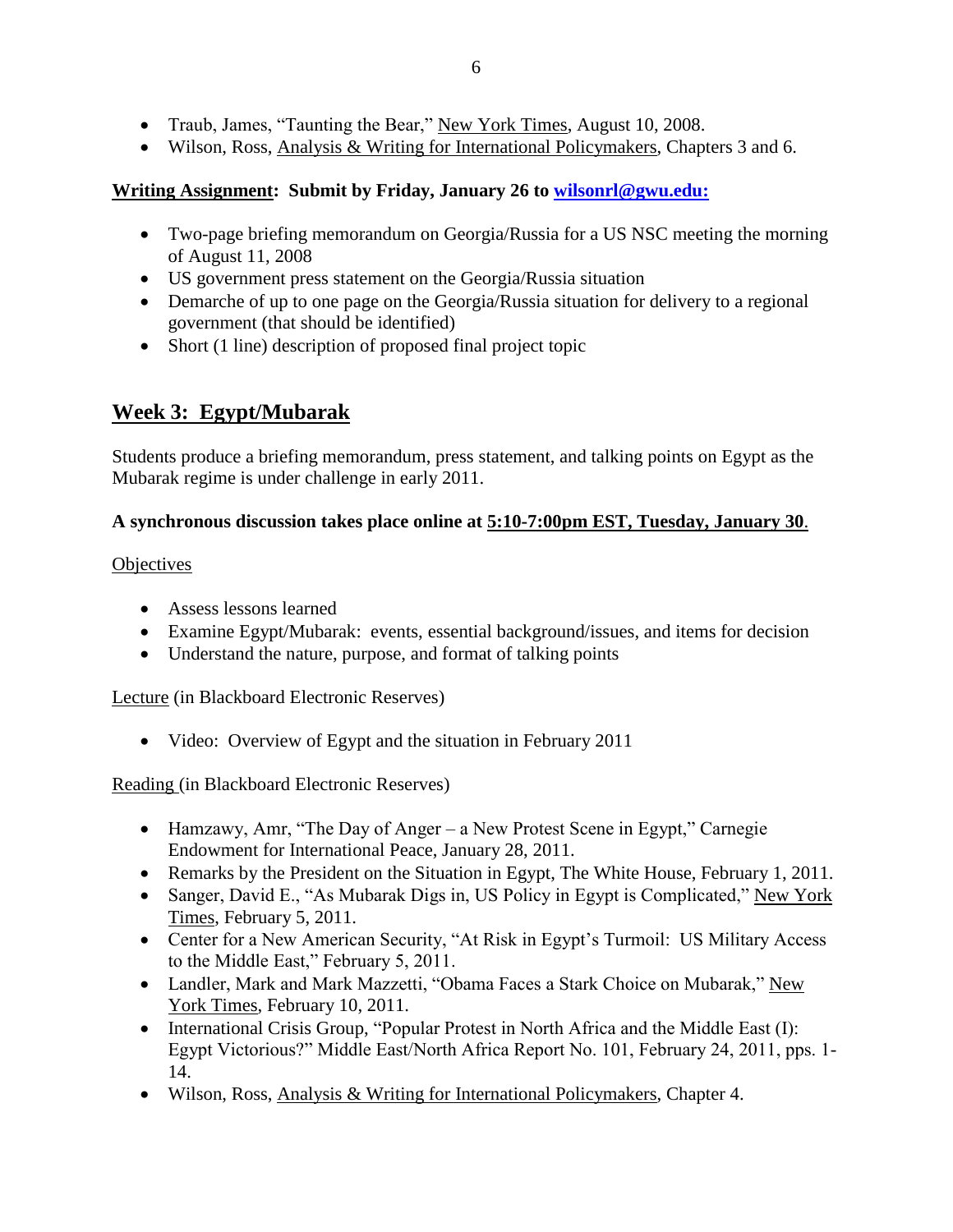## **Writing Assignment: Submit by Friday, February 2 to [wilsonrl@gwu.edu:](mailto:wilsonrl@gwu.edu)**

- Two-page briefing memorandum on the situation in Egypt for a US NSC meeting the morning of February 11, 2011
- US government press statement on the situation in Egypt
- Talking points of up to one page for use by the US Secretary of State at the NSC meeting

# **Week 4: Review and First Drafts of Final Projects**

Students produce first drafts of their final course projects and provide reactions to/commentary on other students' first drafts.

## **A synchronous discussion takes place online at 5:10-7:00pm EST, Tuesday, February 6**.

## Assignment: Final Project – 1<sup>st</sup> Draft

## *Part One***: Submit by Wednesday, February 7 to [wilsonrl@gwu.edu:](mailto:wilsonrl@gwu.edu)**

- Two-page first draft briefing memorandum for a US NSC or other senior-level interagency meeting on the topic selected
- First draft US government press statement on that topic
- First draft, up to one page, of a demarche for presentation to one or more foreign governments (which should be identified) **or** of talking points for the US Secretary of State at an internal USG meeting on that topic

Students will receive from the instructor one or more other students' first drafts to review.

*Part Two***: Submit by Friday, February 9 to relevant student drafter(s) and the instructor commentaries on others' first drafts**– i.e., regarding their content/substance, format/accessibility, and writing effectiveness. These commentaries will be evaluated as one form of student participation in the class.

## **Weeks 5 & 6: Final Project Second Drafts and Course Conclusion**

Students conclude the editing and revising of their final projects before submitting a last, polished version at the course's end.

**Synchronous discussions take place online at 5:10-7:00pm EST, on Tuesdays, February 13 and 20**.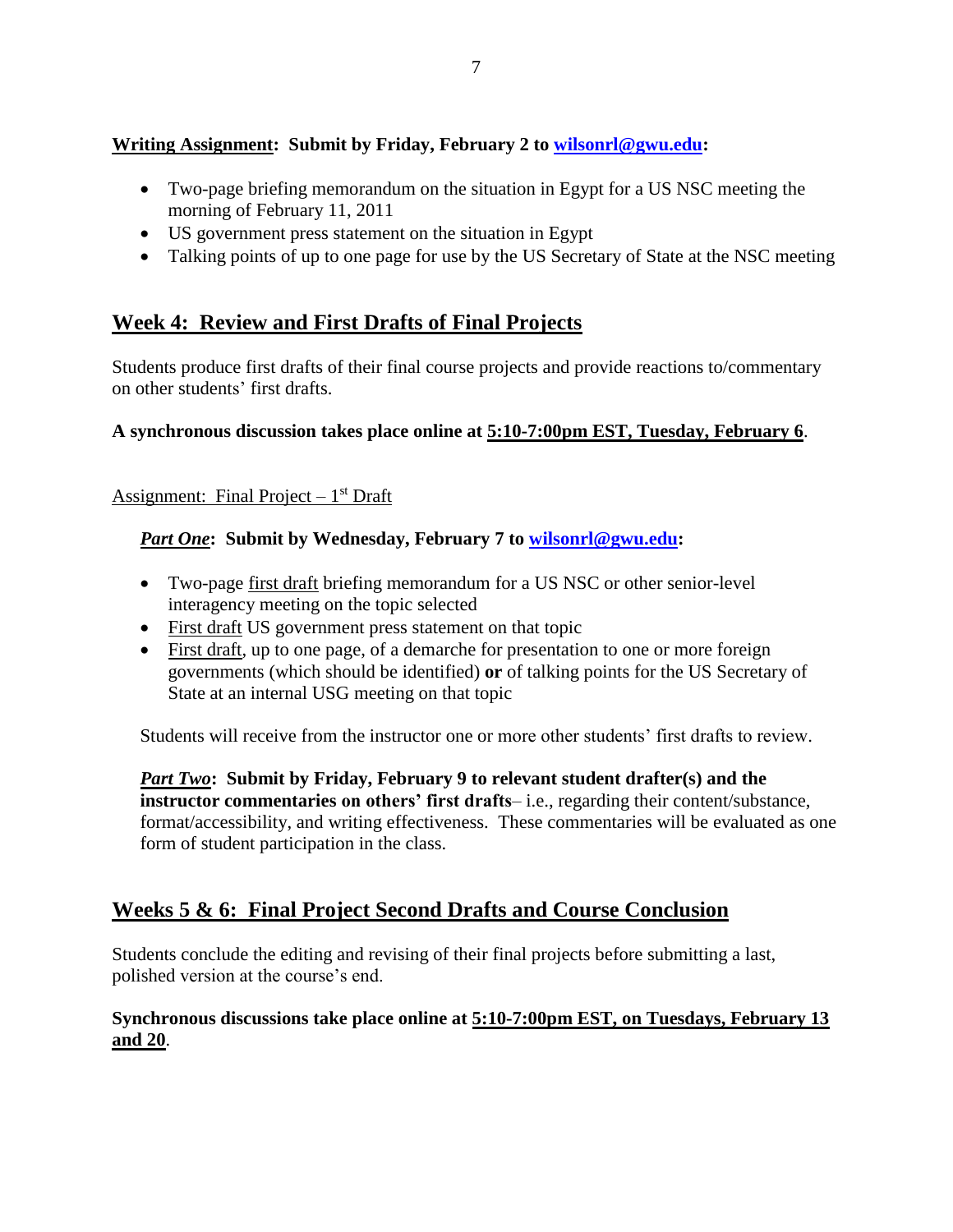#### Assignment: Final Project – 2<sup>nd</sup> Draft

#### **Submit by Wednesday, February 14 to [wilsonrl@gwu.edu:](mailto:wilsonrl@gwu.edu)**

- Two-page second draft briefing memorandum for a US NSC or other senior-level interagency meeting on the topic selected
- Second draft US government press statement on that topic
- Second draft, up to one page, of a demarche for presentation to one or more foreign governments (which should be identified) **or** of talking points for the US Secretary of State at an internal USG meeting on that topic

#### Assignment: Final Project – Final Version

#### **Submit by Tuesday, February 20 to [wilsonrl@gwu.edu:](mailto:wilsonrl@gwu.edu)**

- Final version of a two-page briefing memorandum for a US NSC or other senior-level interagency meeting on the topic selected
- Final version of a US government press statement on that topic
- Final version, up to one page, of a demarche for presentation to one or more foreign governments (which should be identified) **or** of talking points for the US Secretary of State at an internal USG meeting on that topic

#### Instructor Biography

Ambassador Ross Wilson is a distinguished senior fellow at the Atlantic Council, a visiting lecturer in international affairs at George Washington University, and chairman of the Board of Governors of the Institute of Turkish Studies. Over the course of a thirty-year career in the US Foreign Service, he served as American ambassador to Turkey in 2005-08 and to Azerbaijan in 2000-03. Elsewhere overseas, he held assignments at the US embassies in Moscow and Prague and at the US consulate general in Melbourne, Australia.

In Washington, Ambassador Wilson was principal deputy to the ambassador-at-large and special advisor to the Secretary of State for the new independent states of the former USSR in 1997- 2000. He also served as deputy executive secretary of the State Department for Secretaries Baker, Eagleburger, and Christopher; chief of staff to Deputy Secretary of State Robert Zoellick; chief US negotiator for the Free Trade Area of the Americas; and in the State Department offices dealing with the USSR and Egypt.

In 2010-2014, Ambassador Wilson was director of the Atlantic Council's Eurasia Center, where he led the Council's work on the former Soviet states, Turkey, and regional energy issues and organized the Council's annual Energy and Economic Summit in Istanbul.

A native of Minneapolis, Ambassador Wilson received a bachelor's degree from the University of Minnesota and master's degrees from Columbia University and the US National War College. He is a recipient of the president's Meritorious Service Award, as well as numerous Department